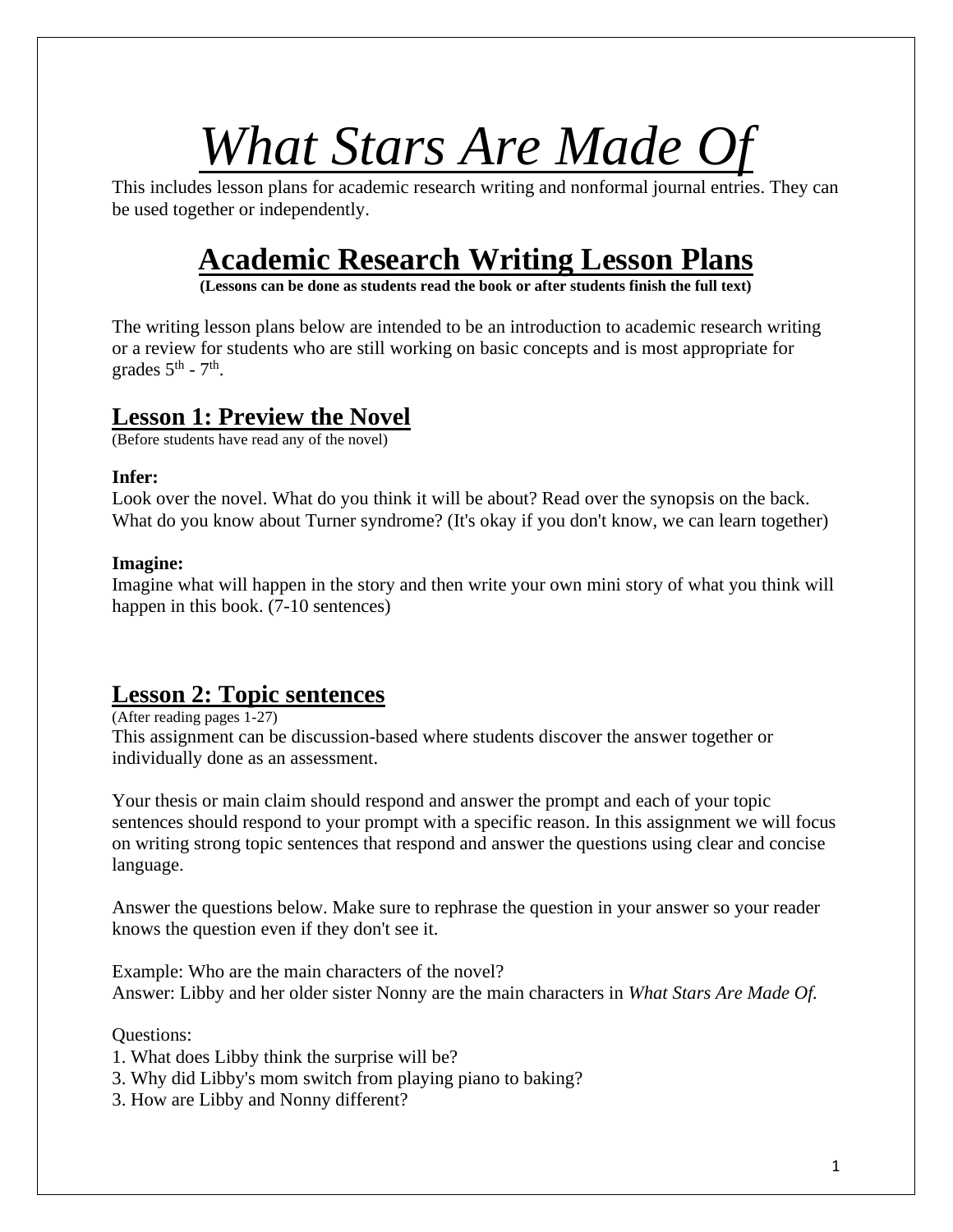- 4. What is Turner Syndrome?
- 5. How is Turner syndrome different from Down Syndrome?
- 6. How does Libby's relationship with her family relate to your family?
- 7. How would you feel if you had similar experiences to Libby?

## **Lesson 3: Citing Sources and Writing Quotes**

(After reading pages 28-79)

For this assignment, the questions may have a variety of answers and page numbers are given for each question to help instructors guide students. Page numbers for each question do not necessarily need to be given to the students as the questions are written in the order that they appear in the text. The goal of this assignment is to use the text as a vessel for teaching citations so that students can build on this skill in later lessons that require more critical thinking.

**Step 1:** Full Citation: Using the format below, write the correct citation for Stars. (This may be done as a class if students are unfamiliar with citations)

Last Name, First Name. *Title of Book*. Publisher, Publication Date.

**Step 2:** Answer the following questions from the book with quotes that have correct in-text citations and punctuation. You may paraphrase the text or use a direct quote.

#### **Example:**

What is the surprise that Libby receives when she gets home?

- Paraphrase: Libby learns that her sister is pregnant when she comes home from school (Allen 34).
- Direct Quote: When Libby arrives home, her sister is nauseous because "she was pregnant" (Allen 34).

Questions:

- What is one side effect of Turner Syndrome? (39-46)
- Why is winning the Smithsonian contest so important to Libby? (47-50)
- Describe the trick Nonny uses to help Libby make friends.
- Why is Cecilia Payne a great choice for Libby's project? (61-69)
- What is one fact Libby learned about Soman culture? (75-77)

## **Lesson 4: Writing Strong Paragraphs**

(This lesson can be done at any point in the text after students have completed the previous lesson)

Students will write a paragraph about a significant woman in history. You can have students research and choose their own person from the website below or assign specific women and print out copies that students use in class.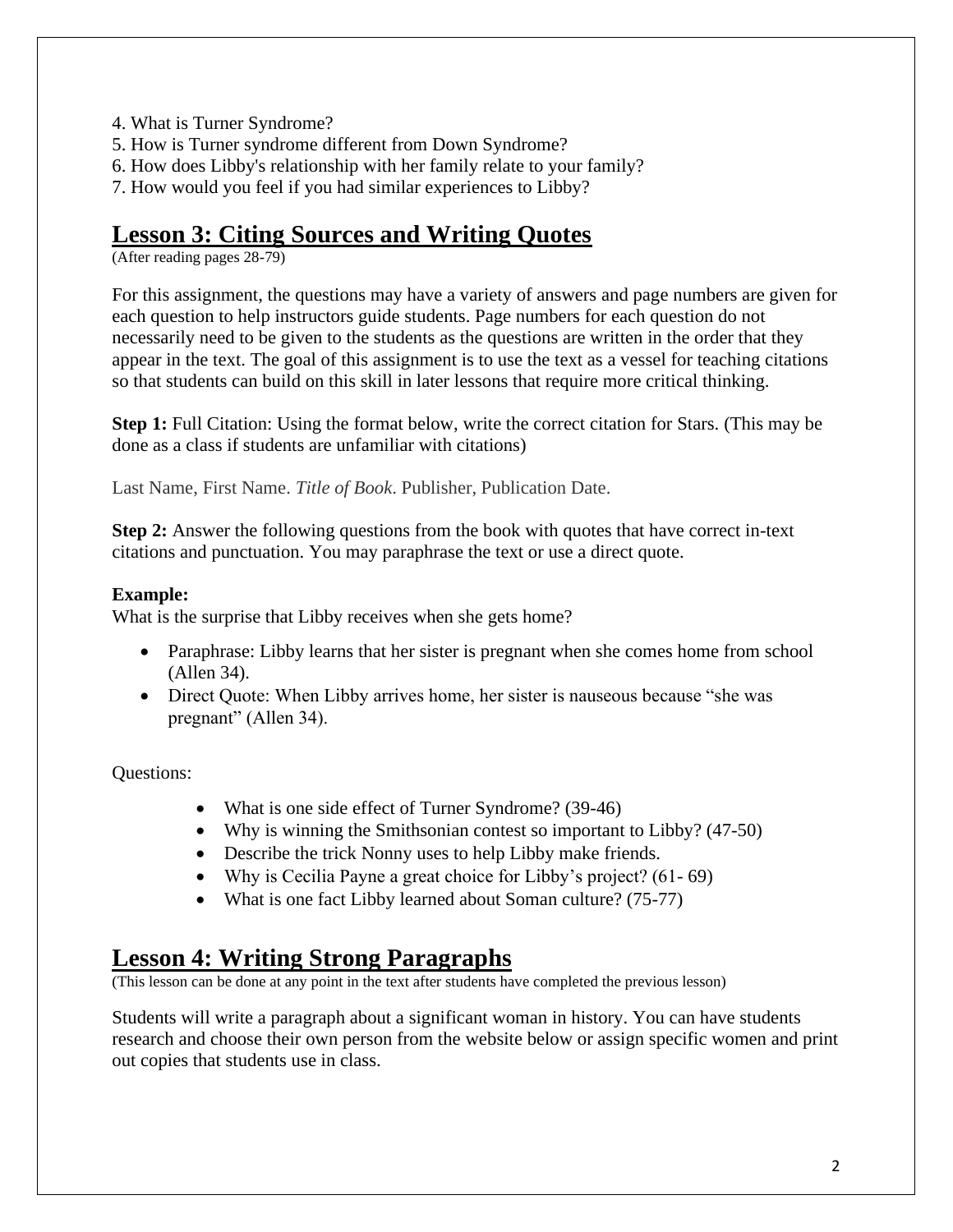**Lesson Goal:** Find an article on a significant woman in history and write a paragraph that answers the question: What significant impact did the woman you chose have on others?

#### **Step 1: Research**

Find a significant woman in history using the website below. Take notes on basic facts about who she is and what makes her important or impressive. <https://kids.nationalgeographic.com/history/topic/women-heroes>

#### Alternate option (if technology is limited)

Annotate the article about the woman you are writing about and highlight or underline text evidence that reveals what makes her impressive or significant.

#### **Step 2: Write**

Your paragraph should have: A topic sentence that states and answers the question. Two pieces of evidence with correct in-text citations and punctuation. A sentence of elaboration that explains each piece of evidence

#### Sentence starters for elaboration:

This means… This is important because… Therefore it is clear that… She impacted others because… The impact of this was significant because…

## **Lesson 5: Brainstorming the Final Paper**

(This lesson can be done at any point in the text after students have completed the previous lesson) Note: Students will need computers for this lesson.

Students will use the following websites and any additional resources you have at your school for their research.

Spend some time reaching about various women who seem impressive. Choose five women and for each person write down their name, profession, and two impressive facts.

#### Websites:

- <https://kids.nationalgeographic.com/history/topic/women-heroes>
- <https://libguides.nypl.org/african-american-women-writers-of-the-19th-Century>
- <https://www.agnesscott.edu/lriddle/women/women.htm>
- <https://womenshistory.si.edu/herstory>

## **Lesson 6: Researching the Final Paper**

(This lesson can be done at any point in the text after students have completed the previous lesson) Using the resources at your school or community library work with students to identify scholarly sources such as .edu websites or scholarly journals to complete research on their chosen person.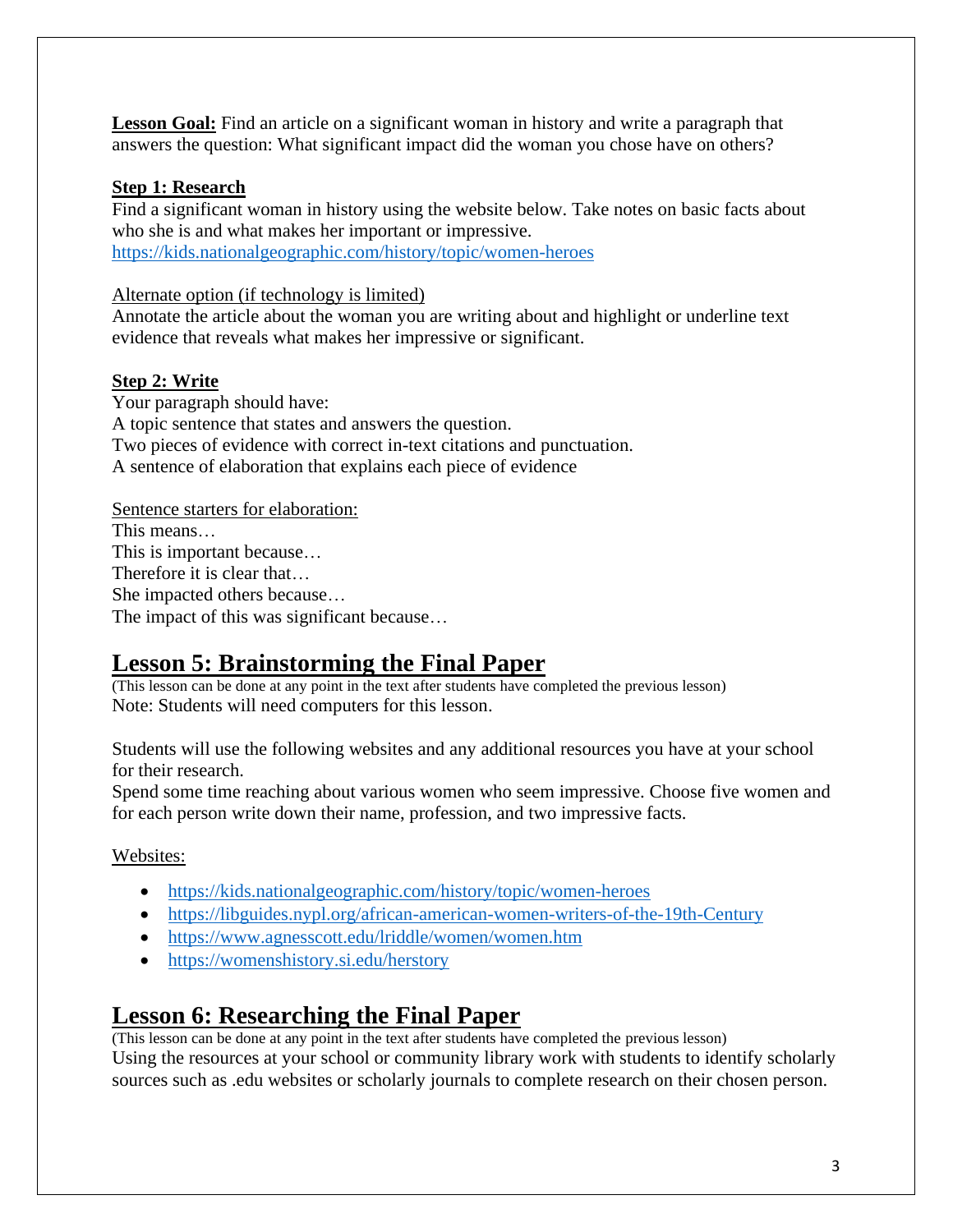## **Lesson 7: Writing the Final Paper**

(This lesson can be done at any point in the text after students have completed the previous lesson)

Students and teachers can use Purdue for help with formatting correct citations: [https://owl.purdue.edu/owl/research\\_and\\_citation/mla\\_style/mla\\_formatting\\_and\\_style\\_guide/ml](https://owl.purdue.edu/owl/research_and_citation/mla_style/mla_formatting_and_style_guide/mla_works_cited_page_basic_format.html) [a\\_works\\_cited\\_page\\_basic\\_format.html](https://owl.purdue.edu/owl/research_and_citation/mla_style/mla_formatting_and_style_guide/mla_works_cited_page_basic_format.html)

Write a standard informative essay about a significant woman in history. Your essay should include:

- An introduction with a strong thesis.
- Body paragraphs that each have a strong topic statement, evidence from a variety of sources and your own analysis of your evidence.
- A strong conclusion
- A works cited page with correct citations